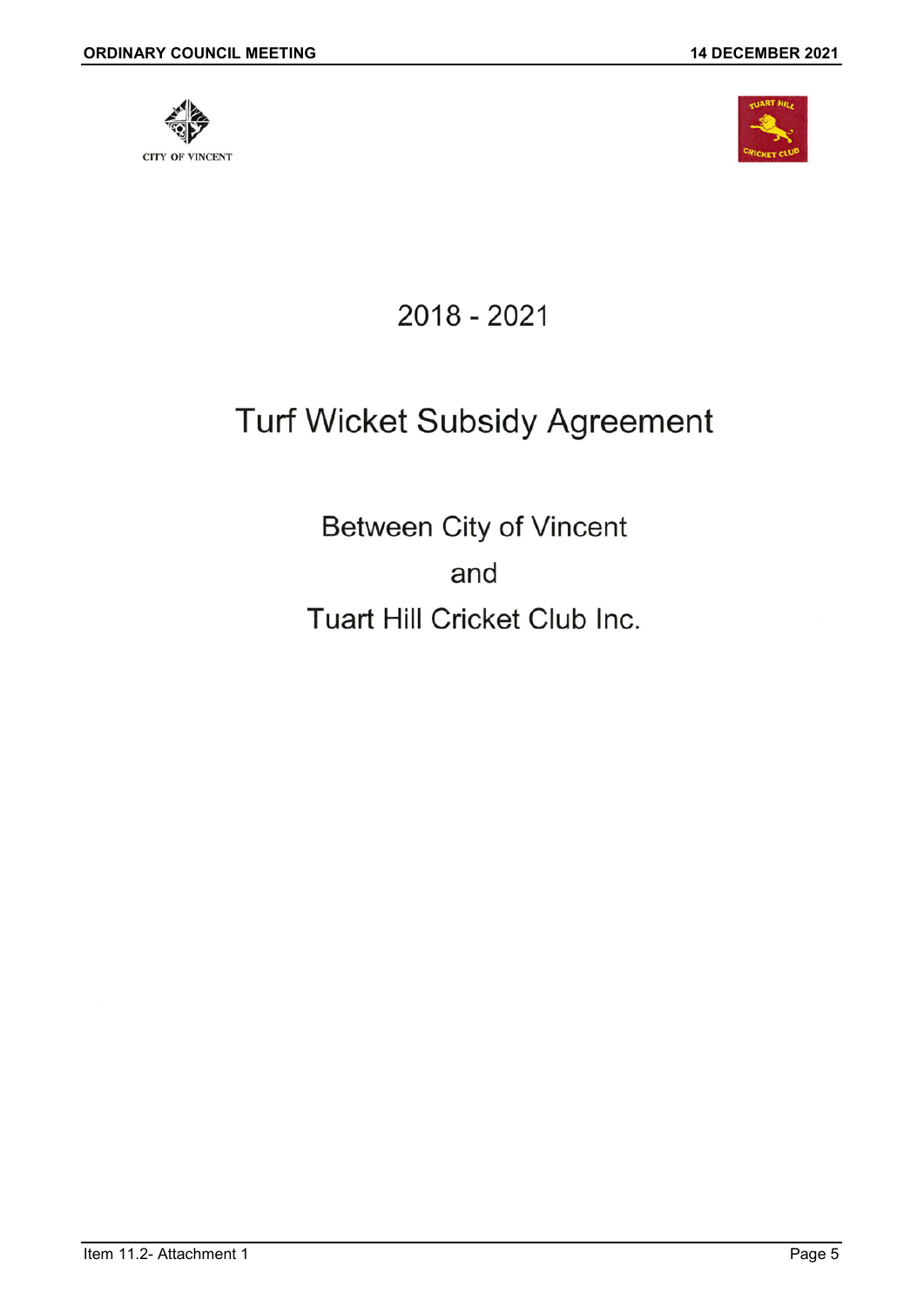



# 1.0 AGREEMENT DESCRIPTION

In return for a subsidy from the City of Vincent, the Tuart Hill Cricket Club Inc. undertakes the responsibility for the direct management of the turf cricket facilities (turf wicket and turf practice facilities) at Charles Veryard Reserve, North Perth.

## 2.0 AGREEMENT CONDITIONS

- 2.1 Under this Agreement the Tuart Hill Cricket Club Inc. will be responsible for:
	- $2.1.1$ the mowing, maintenance, renovations, weed control, watering and re-turfing of the turf wicket and turf practice facilities as well as the immediate surrounds (within a 25 metre radius of the turf centre wickets) at Charles Veryard Reserve for all scheduled matches and training;
	- $2.1.2$ the maintenance of the turf wicket and turf practice facilities to an acceptable playing standard as prescribed by the City, and reinstatement should the facilities deteriorate below that acceptable standard;
	- $2.1.3$ all costs incurred in carrying out general maintenance to all equipment and plant relating to the turf wicket and turf practice facilities at Charles Veryard Reserve:
	- $2.1.4$ all costs incurred for the consumables required for maintenance of the turf wicket and turf practice facilities including (but not limited to) seed and turf grasses, whiting/paint, clay, pesticides/herbicides, fertiliser, fuel/oil, minor tools and machinery;
	- $2.1.5$ obtaining appropriate public liability insurance and workers compensation insurance coverage with copies of these policies made available to the City annually;
- 2.2 The Tuart Hill Cricket Club Inc. is provided on-hiring rights for sanctioned special bookings such as Country Week. The Tuart Hill Cricket Club Inc. is required to submit an application to the City of Vincent for reserve hire through the Community Partnerships Team, inclusive of dates, times and area required. The booking approval is required to be received by the Club for use of the reserve. The City of Vincent is under no obligation to approve such requests and all relevant fees and charges will be payable by the Tuart Hill Cricket Club Inc for the hire of the ground and any other relevant fees and charges.

Page 2 of 4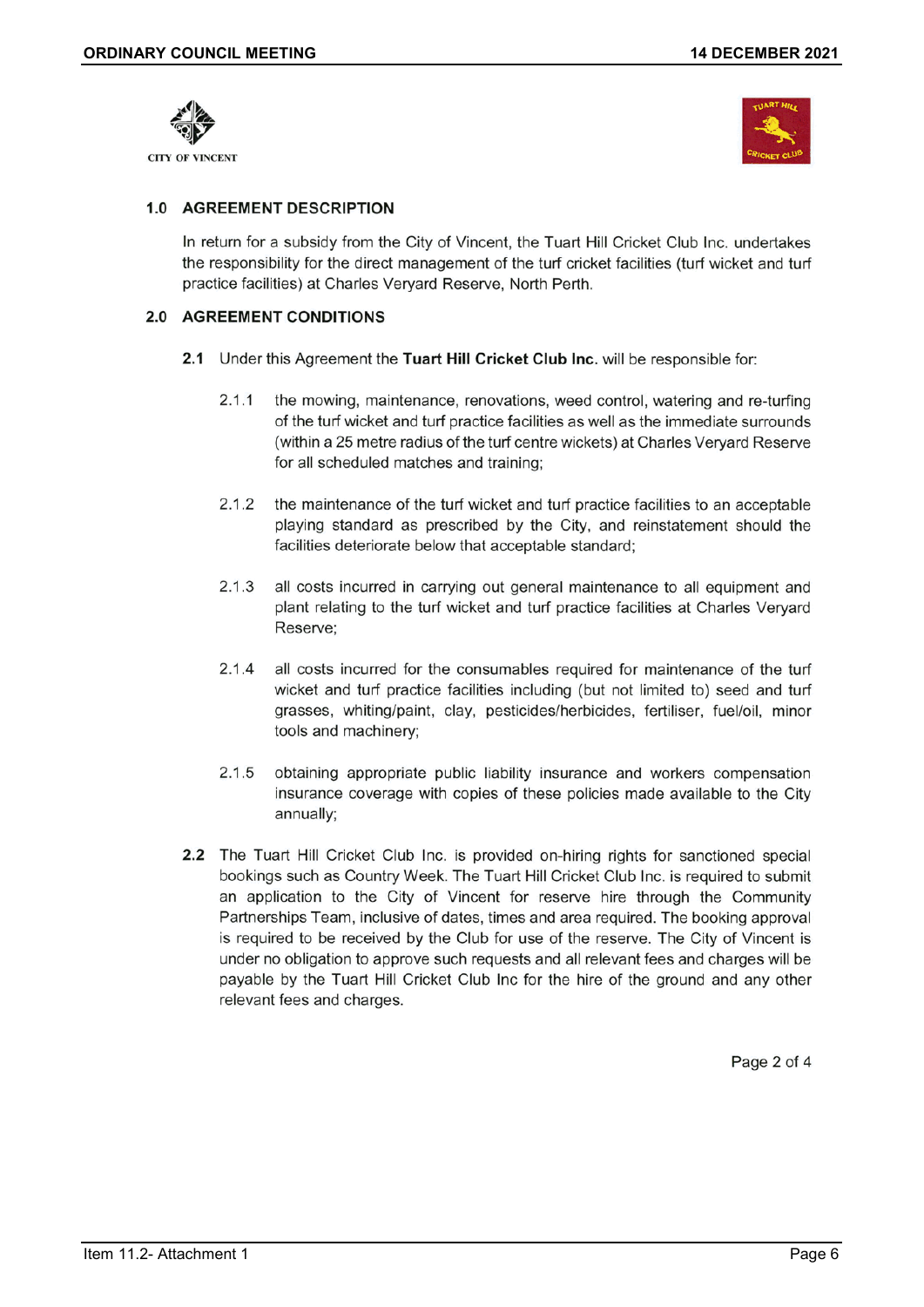

**CITY OF VINCENT** 



- 2.3 The Tuart Hill Cricket Club Inc. shall pay the prescribed sportsground hire fees for use of Charles Veryard Reserve in accordance with the City's adopted schedule of fees & charges.
- 2.4 The City of Vincent reserves the right for Officers to inspect the turf cricket facilities at the reserve in the company of club representatives at any time deemed appropriate throughout the Agreement period. Annual inspections may also be undertaken by relevant City officers to ascertain Tuart Hill Cricket Club's compliance with the Agreement.
- 2.5 The City of Vincent reserves the right to withhold or deduct from payments such amounts required to carry out works and services not carried out in accordance with this agreement to standards as prescribed by the City. The City shall issue such directions in writing and allocate reasonable time for the club to fulfil the requirements. In the case of repeated or gross failure to observe the agreement, Council may cancel the agreement with two (2) months notice and decide on the continuity or otherwise of turf wicket provision at Charles Veryard Reserve. Should a wicket be deemed to be unsafe by the City of Vincent, Council reserves the right to close the wicket immediately.
- 2.6 A review of this Agreement and procedures will be conducted at the Agreement's expiry date to consider any recommendations that might be made for such Agreement prior to its renewal. The Tuart Hill Cricket Club Inc. shall make its accounting records for turf management available as part of this review for Council audit.
- 2.7 The City of Vincent reserves the right to withhold or deduct from payments such amounts that are outstanding with the City of Vincent. These outstanding amounts can include (but are not limited to rates, ESL, seasonal ground hire); and
- 2.8 The tuart Hill Cricket Club Inc. will be responsible for implementing specific strategies to work towards participation increases amongst juniors, women and local residents.
- 2.9 Under this Agreement the City of Vincent would be responsible for:
	- $2.9.1$ Mowing, maintenance, renovations, weed control, watering and re-turfing of the broader Charles Veryard Reserve. For the avoidance of doubt, the 'broad acre' area commences approximately 25 metres outside the turf centre wickets;
	- 2.9.2 Providing the Club (and its turf curator) with agreed access to the Reserve reticulation controller for specific watering cycles;

Page 3 of 4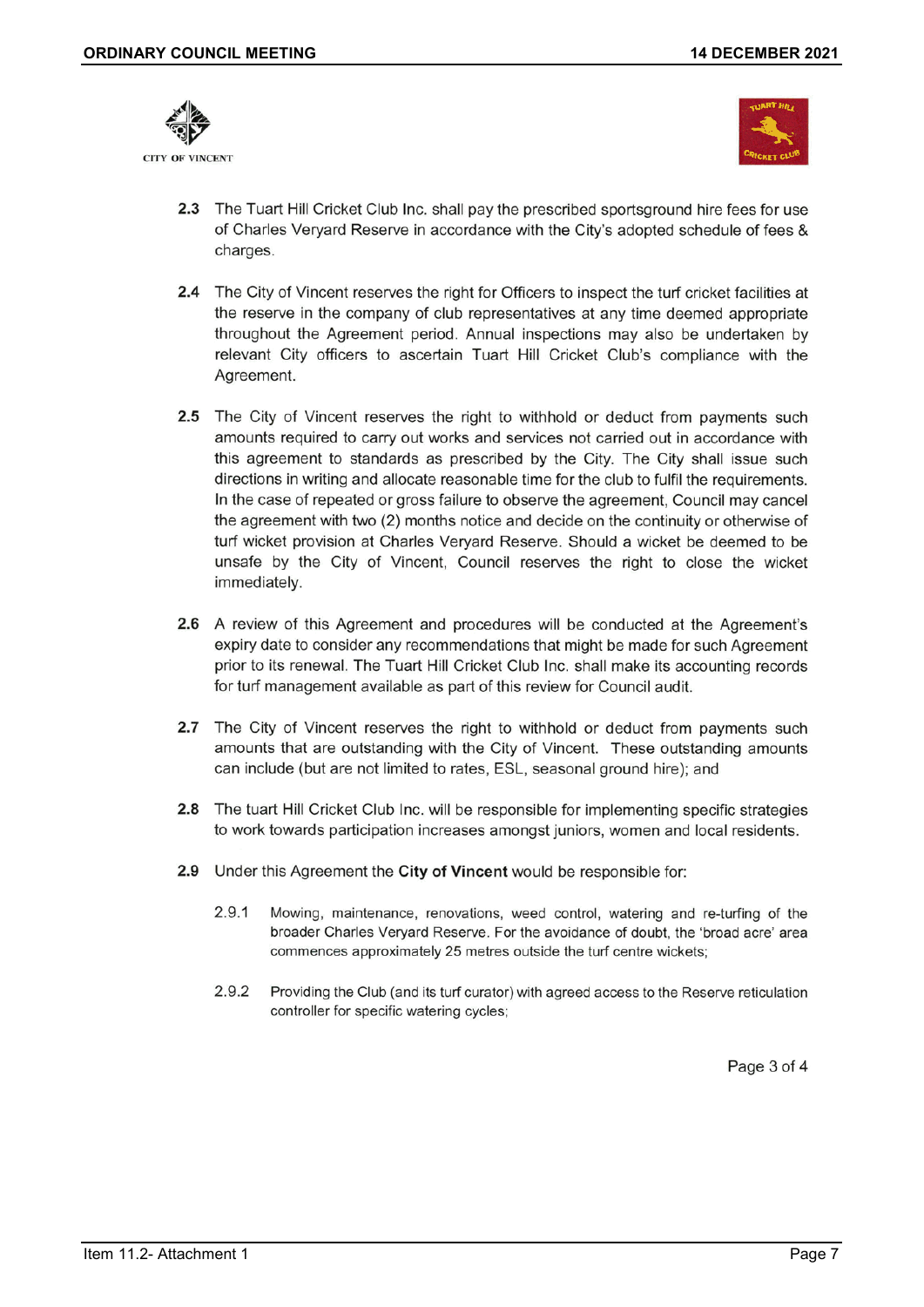



- 2.9.3 Payment of an annual turf wicket subsidy subject to specific terms and conditions being met, including agreed targets relating to club participation rates amongst juniors, women and local residents; and
- 2.9.4 Supporting specific strategies undertaken by the Club and Association to achieve participation increases amongst juniors, women and local residents.

## 3.0 PAYMENT

On receipt of a tax invoice from the Tuart Hill Cricket Club Inc., the City of Vincent will make payment to the Tuart Hill Cricket Club Inc. for management of the turf cricket facilities at Charles Veryard Reserve on the following basis:

- the amount being capped at 10% of total turf wicket maintenance expenditure per season; and
- the amount not exceeding the sportsground hire fees payable for that season.

Such annual payment will be determined based on the endorsed methodology less any outstanding amounts owed to the City by the Club.

Prior to the payment being made, the Tuart Hill Cricket Club must provide on an annual basis:

- an audited balance sheet and Profit & Loss Statement for the year completed.
- a detailed acquittal for the payment, including items such as labour seed and turf grasses, whiting/paint, clay, pesticides/herbicides, fertiliser, fuel/oil, minor tools and machinery;
- club membership data including a breakdown which details junior females, junior males, senior females, senior males, social members and City of Vincent residents for the year completed.

## **4.0 AGREEMENT PERIOD**

This agreement shall be for the period 1 October 2018 to 31 March 2021, inclusive.

Signed

Dated  $15/10/18$ 

Rosslind Ellis - A/Director Community Engagement

**City of Vincent** 

Signed

Dated  $/6.10.18$ 

Graeme Doyle - President

Tuart Hill Cricket Club Inc.

Page 4 of 4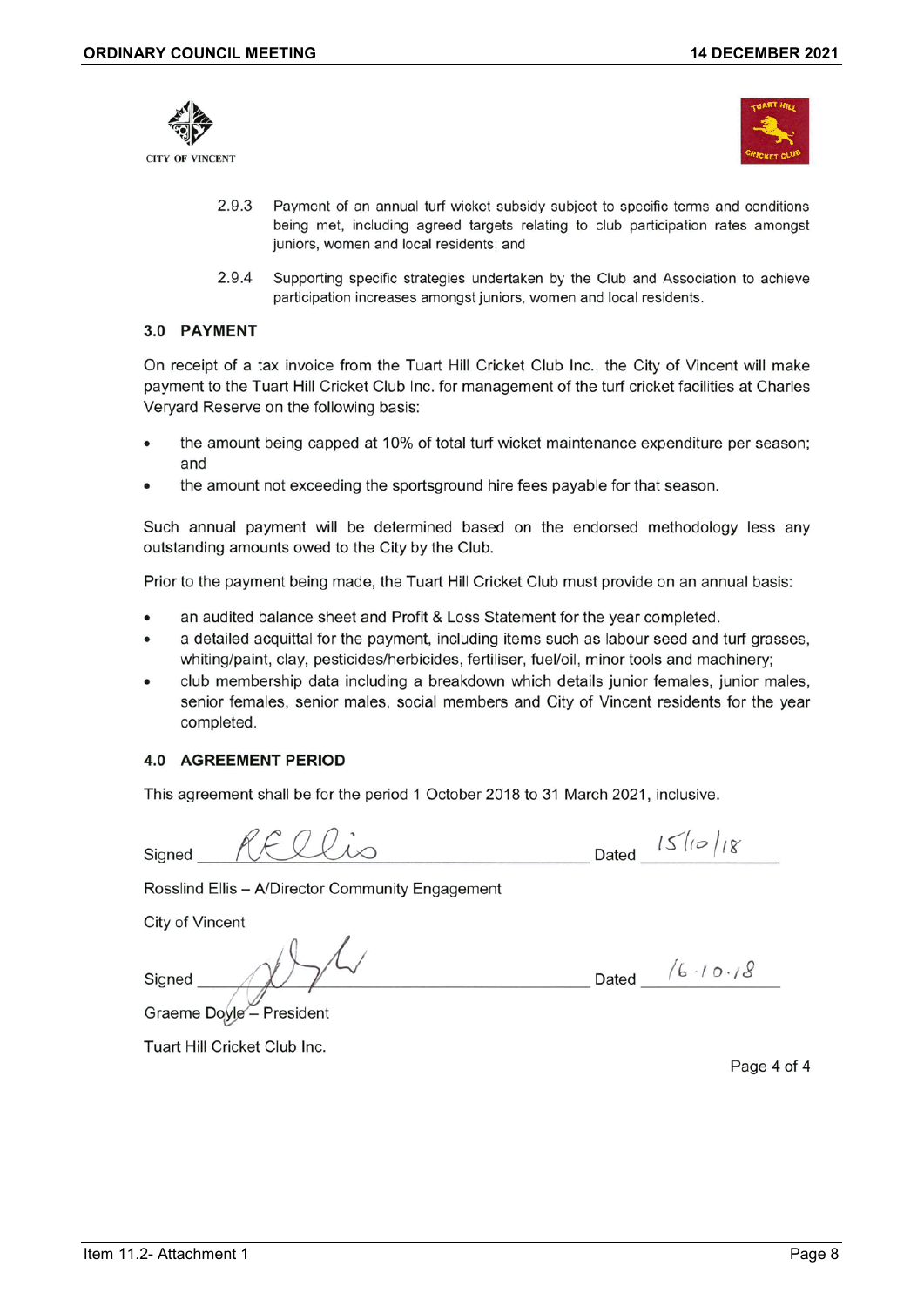

OFFICE: W.A.C.A Ground Nelson Crescent East Perth WA 6004 MOBILE: 0499 476 156 EMAIL: brad@ninoconstructions.com.au

> 21st November 2021 Ref:wastca:bip:con:21112021

Att: City Of Vincent **Community Clubs Coordinators/Managers** 244 Vincent St Leederville, Western Australia, 6909

To Whom it may concern,

#### RE: LOCAL GOVERNMENT AUTHORITIES (LGA's)- FINANCIAL CONTRIBUTION TO TURF CRICKET WICKET PREPARATIONS AND MAINTENANCE

As the current chair of the West Australian Suburban Turf Cricket Association (WASTCA) we represent 22 cricket clubs spread across the Perth metropolitan area, one of which is the North Perth Cricket Club. The club has been endorsed by the board over a long period of time to utilise their central home ground of the Charles Veryard Reserve facilities.

The club is approved to play each competition season set by the WASTCA board the scheduled one- and two-day fixtures of the  $2^{nd}$ ,  $4^{th}$ ,  $6^{th}$  and 8th grade matches along with the 20/20 competition fixtures. CricketWest also schedules the annual Association representative carnival each season at the Charles Veryard Reserve utilising both the East and West turf wickets.

The club is in the early stages of the development of a junior club programme and young members- both male and female and this season has established its first all-women's team currently representing the club in the Perth Women's Scorchers league. In time as this team grows and develops, they along with the male and female juniors will be participating in cricket matches played on turf wickets at Charles Veryard Reserve.

For information purposes-Our current affiliate clubs with WASTCA are spread throughout the Perth metropolitan area covering a number of different LGA's. The current funding arrangements between each affiliate club and LGA' does vary significant from around \$15,000 for turf preparation and maintenance of a single turf wicket block to \$35,000 for multiply centre ground turf wickets and turf training wicket facilities.

These are agreed through various instruments either by a grounds/ facilities Heads of Agreement (HOA), a memorandum of understanding (MOU) or a facilities lease agreement. Turf wicket preparation and maintenance remains the responsibility of the local club and they receive no financial assistance from WASTCA.

Clubs will set their seasons player registration and fees based various factors -one those being the costs of preparation of turf wickets for matches and turf training wickets including the financial support received from their respective LGA's- Currently North Perth Cricket Clubs has one of the highest registration and player membership fees in our association.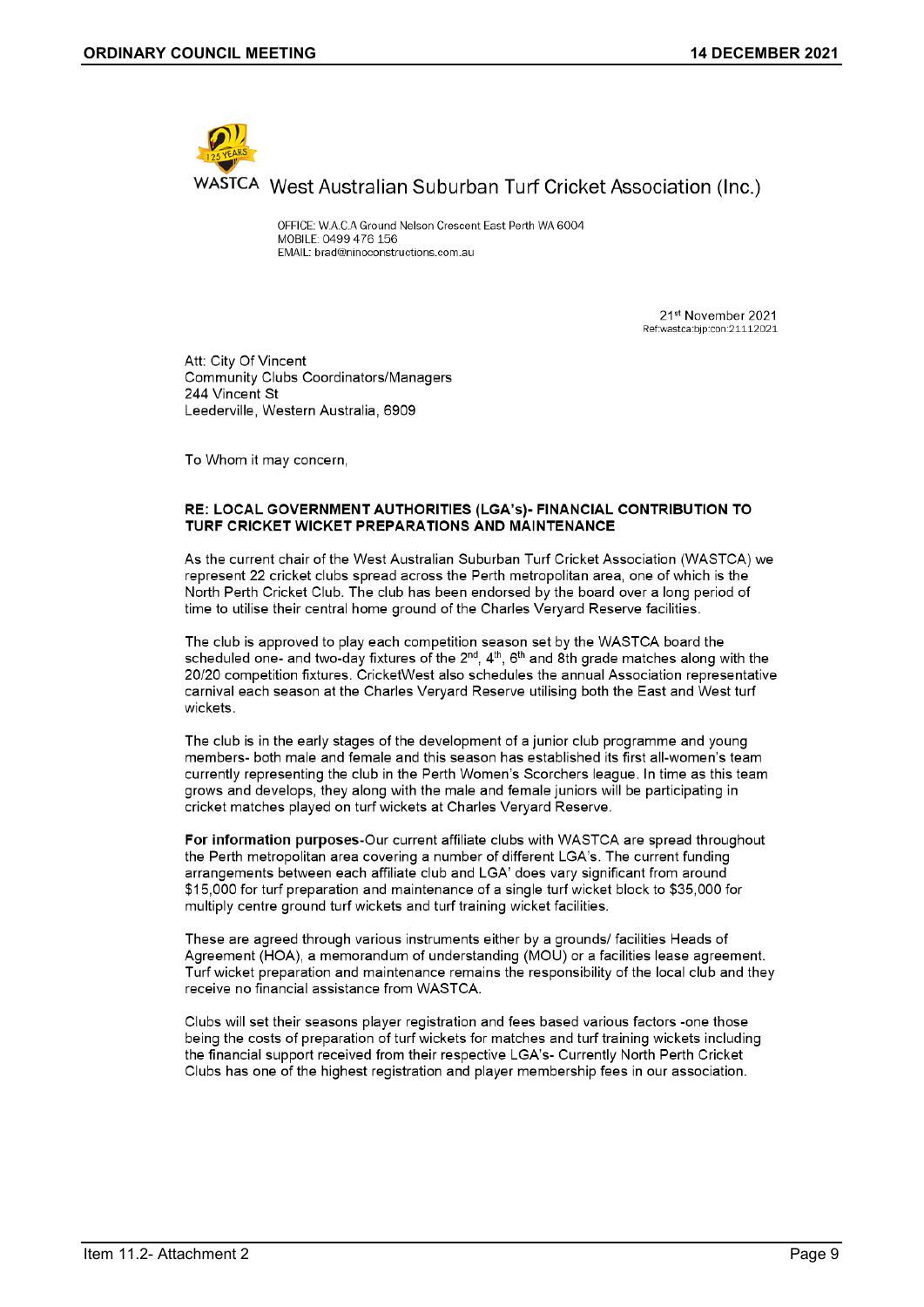

In conclusion the WASTCA board are raising this to the attention of the City of Vincent to review and consider the current turf wicket maintenance and subsequent funding arrangement with the North Perth Cricket Club with a view to providing greater financial support in equilibrium with our other affiliated clubs and respective LGA's.

This will ensure now and into the future the financial sustainability of the North Perth Cricket Club by way of reasonable financial support from the council for turf wicket funding as participation grows for both junior male and females along with the fast growing participation of senior female cricketers opportunity to play on turf wickets.

Should you require any further information or discussion on any of the information provided please feel free to contact me on the details provide within this correspondence.

Kind Regards

**Brad Pearce** WASTCA-Chair